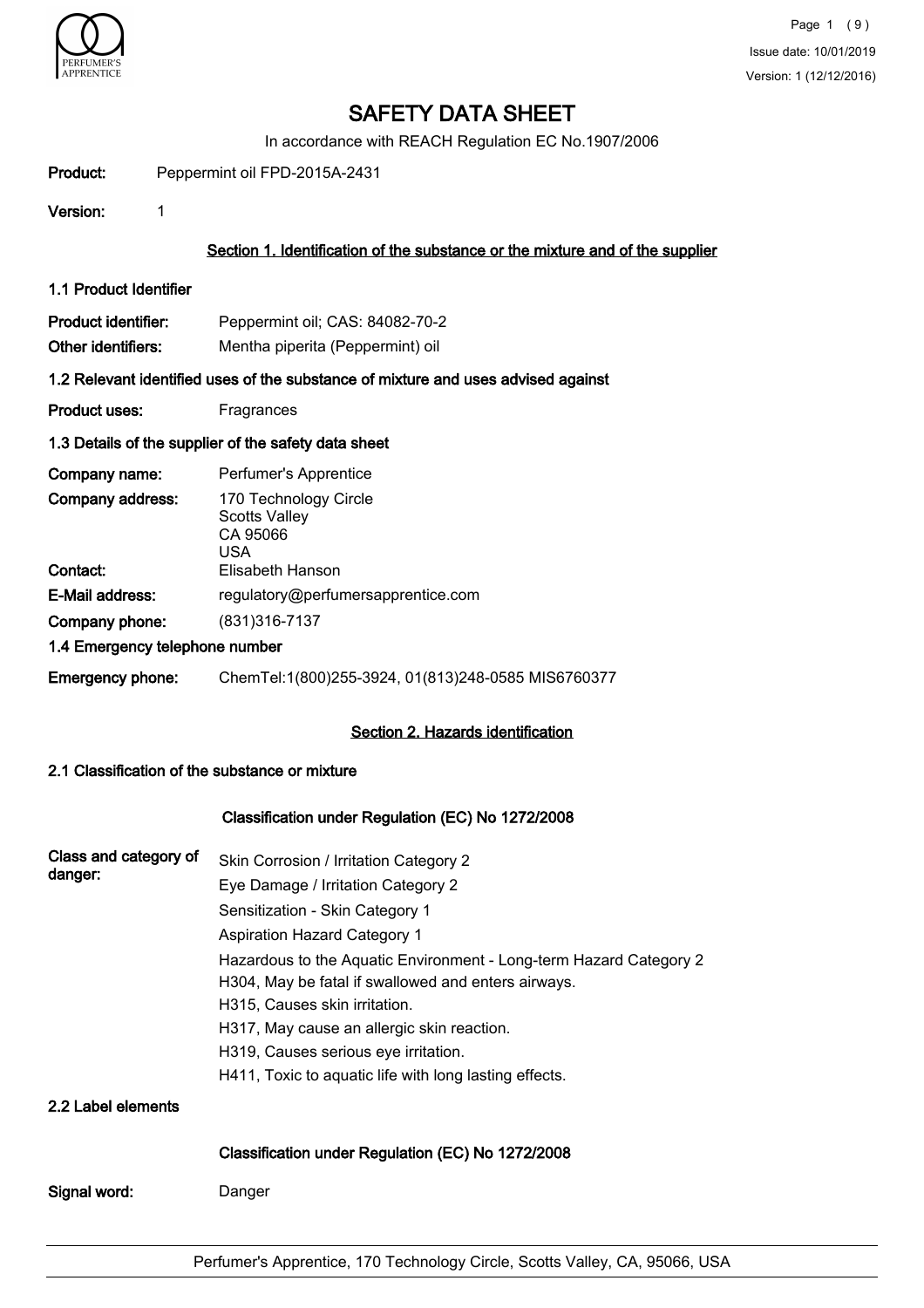

In accordance with REACH Regulation EC No.1907/2006

|                              |      | In accordance with REACH Regulation EC No.1907/2006                                                                                                                                                                                                                                                                                                                                                                                                                                                                                                                                                                                                                                                                                                                                                                                                                                                                                                                                                                              |
|------------------------------|------|----------------------------------------------------------------------------------------------------------------------------------------------------------------------------------------------------------------------------------------------------------------------------------------------------------------------------------------------------------------------------------------------------------------------------------------------------------------------------------------------------------------------------------------------------------------------------------------------------------------------------------------------------------------------------------------------------------------------------------------------------------------------------------------------------------------------------------------------------------------------------------------------------------------------------------------------------------------------------------------------------------------------------------|
| Product:                     |      | Peppermint oil FPD-2015A-2431                                                                                                                                                                                                                                                                                                                                                                                                                                                                                                                                                                                                                                                                                                                                                                                                                                                                                                                                                                                                    |
| Version:                     | 1    |                                                                                                                                                                                                                                                                                                                                                                                                                                                                                                                                                                                                                                                                                                                                                                                                                                                                                                                                                                                                                                  |
| <b>Hazard statements:</b>    |      | H304, May be fatal if swallowed and enters airways.<br>H315, Causes skin irritation.<br>H317, May cause an allergic skin reaction.<br>H319, Causes serious eye irritation.<br>H411, Toxic to aquatic life with long lasting effects.                                                                                                                                                                                                                                                                                                                                                                                                                                                                                                                                                                                                                                                                                                                                                                                             |
| M factor:                    | None |                                                                                                                                                                                                                                                                                                                                                                                                                                                                                                                                                                                                                                                                                                                                                                                                                                                                                                                                                                                                                                  |
| Supplemental<br>Information: | None |                                                                                                                                                                                                                                                                                                                                                                                                                                                                                                                                                                                                                                                                                                                                                                                                                                                                                                                                                                                                                                  |
| Precautionary<br>statements: |      | P261, Avoid breathing vapour or dust.<br>P264, Wash hands and other contacted skin thoroughly after handling.<br>P272, Contaminated work clothing should not be allowed out of the workplace.<br>P273, Avoid release to the environment.<br>P280, Wear protective gloves/eye protection/face protection.<br>P301/310, IF SWALLOWED: Immediately call a POISON CENTER or doctor/physician.<br>P302/352, IF ON SKIN: Wash with plenty of soap and water.<br>P305/351/338, IF IN EYES: Rinse cautiously with water for several minutes. Remove contact<br>lenses, if present and easy to do. Continue rinsing.<br>P331, Do not induce vomiting.<br>P333/313, If skin irritation or rash occurs: Get medical advice/attention.<br>P337/313, If eye irritation persists: Get medical advice/attention.<br>P362, Take off contaminated clothing and wash before reuse.<br>P391, Collect spillage.<br>P405, Store locked up.<br>P501, Dispose of contents/container to approved disposal site, in accordance with local<br>regulations. |
| Pictograms:                  |      |                                                                                                                                                                                                                                                                                                                                                                                                                                                                                                                                                                                                                                                                                                                                                                                                                                                                                                                                                                                                                                  |
| Other hazards:               | None |                                                                                                                                                                                                                                                                                                                                                                                                                                                                                                                                                                                                                                                                                                                                                                                                                                                                                                                                                                                                                                  |
|                              |      | Section 3. Composition / information on ingredients                                                                                                                                                                                                                                                                                                                                                                                                                                                                                                                                                                                                                                                                                                                                                                                                                                                                                                                                                                              |
| 3.1 Substances               |      |                                                                                                                                                                                                                                                                                                                                                                                                                                                                                                                                                                                                                                                                                                                                                                                                                                                                                                                                                                                                                                  |
| Product identifier:          |      | Peppermint oil; CAS: 84082-70-2                                                                                                                                                                                                                                                                                                                                                                                                                                                                                                                                                                                                                                                                                                                                                                                                                                                                                                                                                                                                  |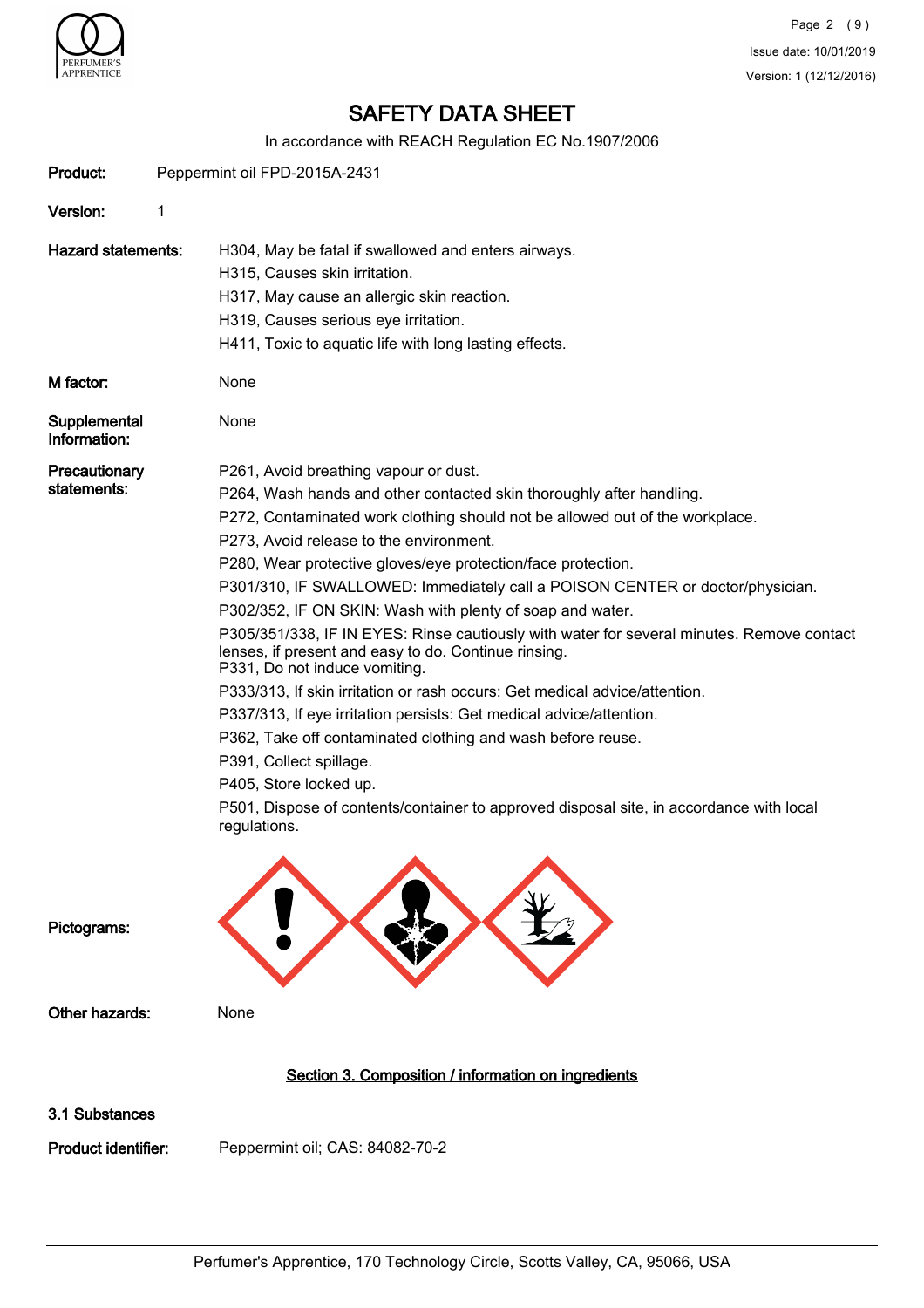

In accordance with REACH Regulation EC No.1907/2006

Product: Peppermint oil FPD-2015A-2431

Version: 1

#### Contains:

| <b>Name</b>                                   | <b>CAS</b> | <b>EC</b> | <b>REACH Registration</b><br>No. | %      | <b>Classification for</b><br>(CLP) 1272/2008                            |
|-----------------------------------------------|------------|-----------|----------------------------------|--------|-------------------------------------------------------------------------|
| ll-Menthol                                    | 2216-51-5  | 218-690-9 |                                  | 43.00% | SCI 2-EDI 2:H315-<br>H319,-                                             |
| ll-Menthone                                   | 14073-97-3 | 237-926-1 |                                  | 21.00% | SCI 2-SS 1B;H315-<br>H317,-                                             |
| Menthyl acetate (isomer<br>unspecified)       | 16409-45-3 | 240-459-6 |                                  | 5.00%  | EH C2;H411,-                                                            |
| Eucalyptol                                    | 470-82-6   | 207-431-5 |                                  | 4.00%  | FL 3-SS 1B;H226-<br>H317.-                                              |
| (+)-Neomenthol                                | 2216-52-6  | 218-691-4 |                                  | 3.50%  | SCI 2-EDI 2;H315-<br>H319.-                                             |
| 4,5,6,7-Tetrahydro-3,6-<br>dimethylbenzofuran | 494-90-6   | 207-795-5 |                                  | 3.20%  | ATO 4-SCI 2-EDI 2-EH<br>C2;H302-H315-H319-<br>H411.-                    |
| d.I-Isomenthone                               | 491-07-6   | 207-727-4 |                                  | 3.20%  | SCI 2-SS 1B; H315-<br>H317.-                                            |
| II-Limonene                                   | 5989-54-8  | 227-815-6 |                                  | 2.20%  | FL 3-SCI 2-SS 1B-AH<br>1-EH A1-EH C1;H226-<br>H304-H315-H317-<br>H410,- |
| Pulegone                                      | 89-82-7    | 201-943-2 |                                  | 1.50%  | ATO 4:H302.-                                                            |
| Ibeta-Pinene                                  | 127-91-3   | 204-872-5 |                                  | 0.80%  | FL 3-SCI 2-SS 1B-AH<br>1-EH A1-EH C1:H226-<br>H304-H315-H317-<br>H410.- |
| alpha-Pinene                                  | 80-56-8    | 201-291-9 |                                  | 0.50%  | FL 3-SCI 2-SS 1B-AH<br>1-EH A1-EH C1;H226-<br>H304-H315-H317-<br>H410.- |
| Terpinolene                                   | 586-62-9   | 209-578-0 |                                  | 0.20%  | SS 1B-AH 1-EH A1-EH<br>C1:H304-H317-H410,-                              |
| Camphene                                      | 79-92-5    | 201-234-8 |                                  | 0.10%  | FL 3-FS 2-EDI 2-EH<br>A1-EH C1:H226-H228-<br>H319-H410.-                |
| lcis-3-Octen-1-ol                             | 20125-84-2 |           |                                  | 0.10%  | ATO 4-ATI 4-SCI 2-EDI<br>2-EH A1;H302-H315-<br>H319-H332-H400,-         |

### Section 4. First-aid measures

#### 4.1 Description of first aid measures

IF SWALLOWED: Immediately call a POISON CENTER or doctor/physician.

IF ON SKIN: Wash with plenty of soap and water.

IF IN EYES: Rinse cautiously with water for several minutes. Remove contact lenses, if present and easy to do. Continue rinsing.

### 4.2 Most important symptoms and effects, both acute and delayed

May be fatal if swallowed and enters airways.

Causes skin irritation.

May cause an allergic skin reaction.

Causes serious eye irritation.

#### 4.3 Indication of any immediate medical attention and special treatment needed

None expected, see Section 4.1 for further information.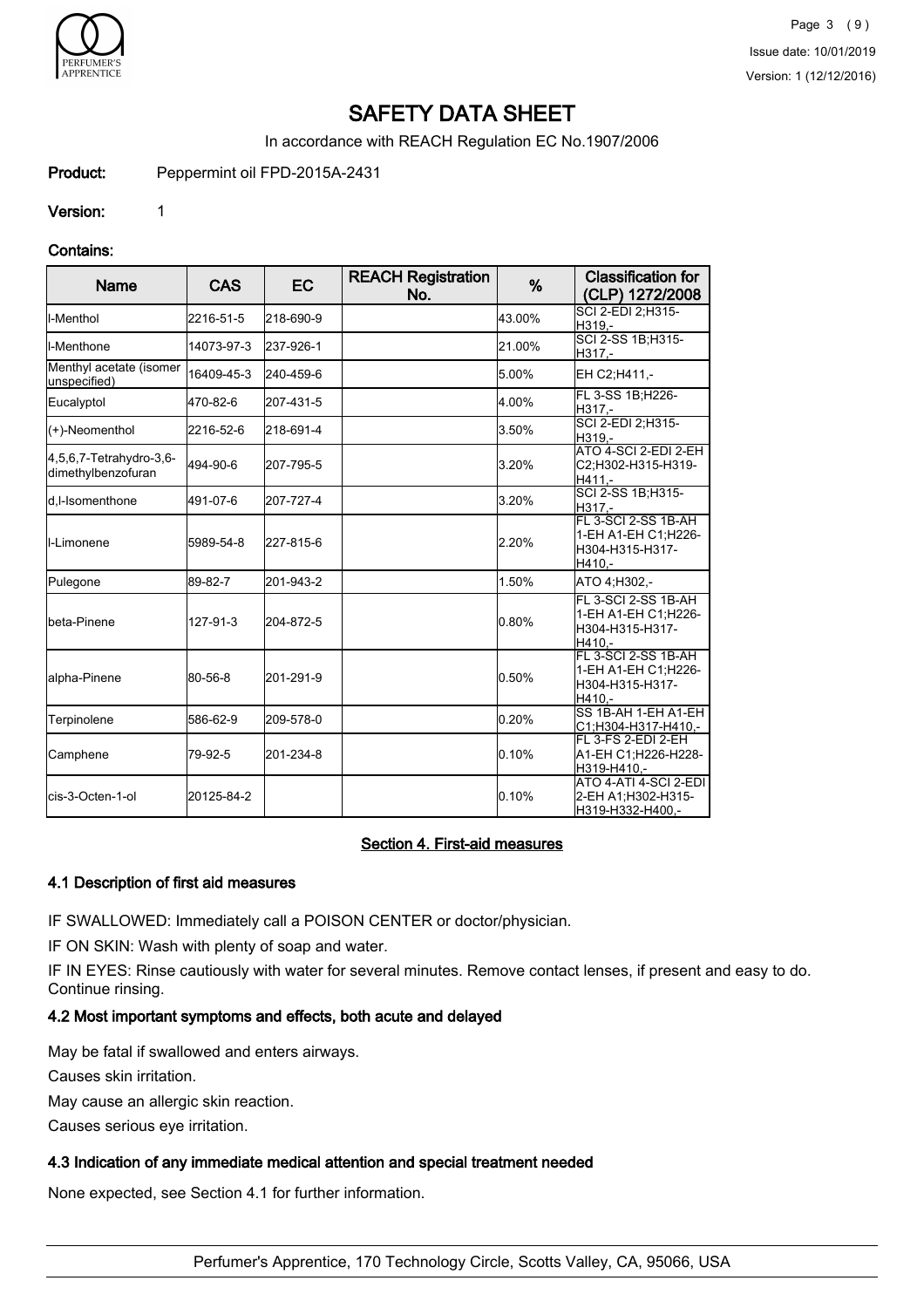

In accordance with REACH Regulation EC No.1907/2006

Product: Peppermint oil FPD-2015A-2431

Version: 1

### SECTION 5: Firefighting measures

#### 5.1 Extinguishing media

Suitable media: Carbon dioxide, Dry chemical, Foam.

#### 5.2 Special hazards arising from the substance or mixture

In case of fire, may be liberated: Carbon monoxide, Unidentified organic compounds.

#### 5.3 Advice for fire fighters:

In case of insufficient ventilation, wear suitable respiratory equipment.

#### Section 6. Accidental release measures

#### 6.1 Personal precautions, protective equipment and emergency procedures:

Avoid inhalation. Avoid contact with skin and eyes. See protective measures under Section 7 and 8.

#### 6.2 Environmental precautions:

Keep away from drains, surface and ground water, and soil.

#### 6.3 Methods and material for containment and cleaning up:

Remove ignition sources. Provide adequate ventilation. Avoid excessive inhalation of vapours. Contain spillage immediately by use of sand or inert powder. Dispose of according to local regulations.

#### 6.4 Reference to other sections:

Also refer to sections 8 and 13.

#### Section 7. Handling and storage

#### 7.1 Precautions for safe handling:

Keep away from heat, sparks, open flames and hot surfaces. - No smoking. Use personal protective equipment as required. Use in accordance with good manufacturing and industrial hygiene practices. Use in areas with adequate ventilation Do not eat, drink or smoke when using this product.

#### 7.2 Conditions for safe storage, including any incompatibilities:

Store in a well-ventilated place. Keep container tightly closed. Keep cool. Ground/bond container and receiving equipment. Use explosion-proof electrical, ventilating and lighting equipment. Use only non-sparking tools. Take precautionary measures against static discharge.

#### 7.3 Specific end use(s):

Fragrances: Use in accordance with good manufacturing and industrial hygiene practices.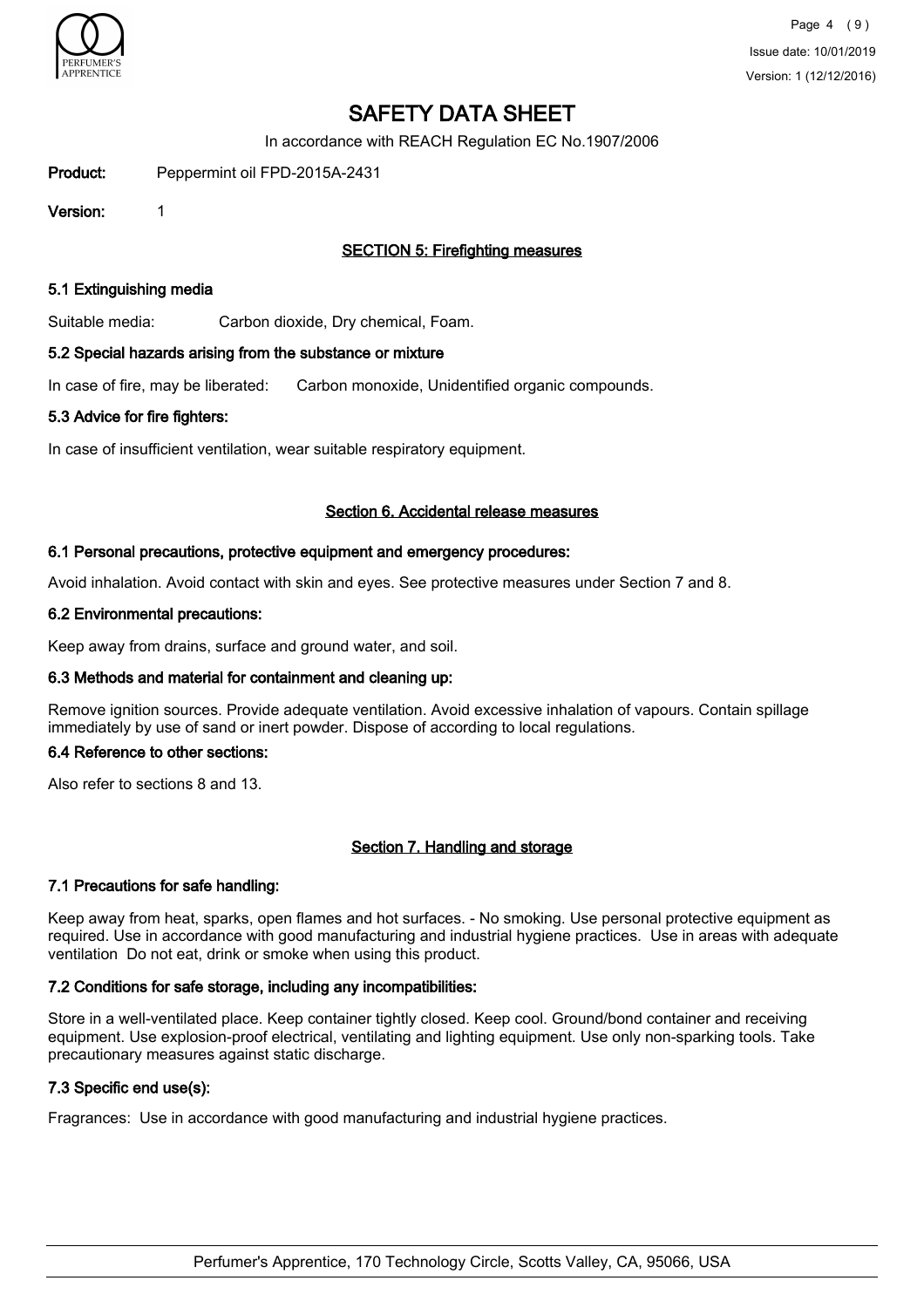

In accordance with REACH Regulation EC No.1907/2006

Product: Peppermint oil FPD-2015A-2431

Version: 1

#### Section 8. Exposure controls/personal protection

#### 8.1 Control parameters

Workplace exposure limits: Not Applicable

### 8.2 Exposure Controls

#### Eye / Skin Protection

Wear protective gloves/eye protection/face protection

### Respiratory Protection

Under normal conditions of use and where adequate ventilation is available to prevent build up of excessive vapour, this material should not require special engineering controls. However, in conditions of high or prolonged use, or high temperature or other conditions which increase exposure, the following engineering controls can be used to minimise exposure to personnel: a) Increase ventilation of the area with local exhaust ventilation. b) Personnel can use an approved, appropriately fitted respirator with organic vapour cartridge or canisters and particulate filters. c) Use closed systems for transferring and processing this material.

Also refer to Sections 2 and 7.

### Section 9. Physical and chemical properties

#### 9.1 Information on basic physical and chemical properties

| Appearance:                                   | Not determined                               |
|-----------------------------------------------|----------------------------------------------|
| Odour:                                        | Not determined                               |
| Odour threshold:                              | Not determined                               |
| pH:                                           | Not determined                               |
| Melting point / freezing point:               | Not determined                               |
| Initial boiling point / range:                | Not determined                               |
| Flash point:                                  | 72 °C                                        |
| <b>Evaporation rate:</b>                      | Not determined                               |
| Flammability (solid, gas):                    | Not determined                               |
| Upper/lower flammability or explosive limits: | Product does not present an explosion hazard |
| Vapour pressure:                              | Not determined                               |
| Vapour density:                               | Not determined                               |
| <b>Relative density:</b>                      | Not determined                               |
| Solubility(ies):                              | Not determined                               |
| Partition coefficient: n-octanol/water:       | Not determined                               |
| Auto-ignition temperature:                    | Not determined                               |
| Decomposition temperature:                    | Not determined                               |
| Viscosity:                                    | Not determined                               |
| <b>Explosive properties:</b>                  | Not expected                                 |
| <b>Oxidising properties:</b>                  | Not expected                                 |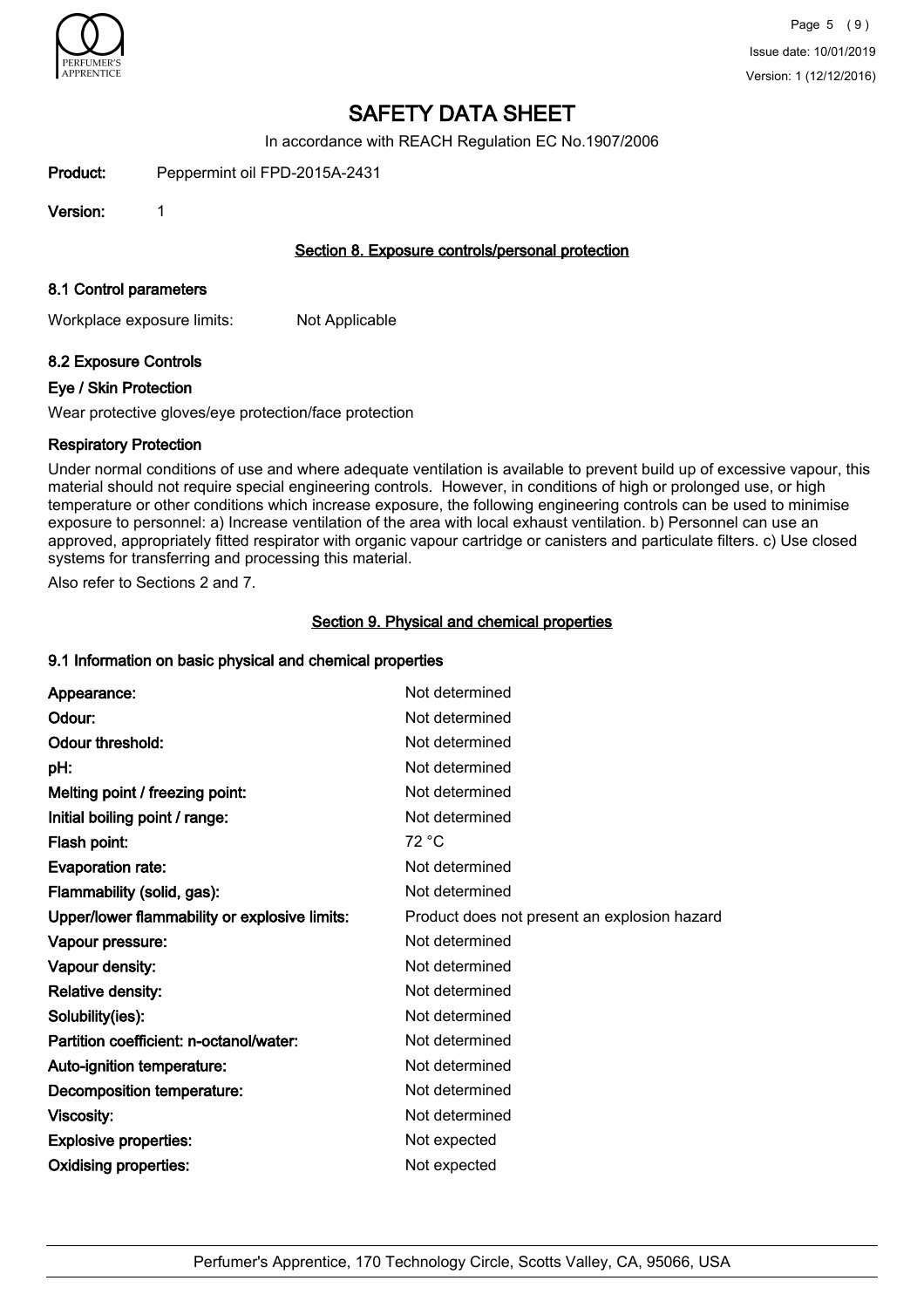

In accordance with REACH Regulation EC No.1907/2006

Product: Peppermint oil FPD-2015A-2431

Version: 1

9.2 Other information: None available

## Section 10. Stability and reactivity

### 10.1 Reactivity:

Presents no significant reactivity hazard, by itself or in contact with water.

### 10.2 Chemical stability:

Good stability under normal storage conditions.

### 10.3 Possibility of hazardous reactions:

Not expected under normal conditions of use.

#### 10.4 Conditions to avoid:

Avoid extreme heat.

#### 10.5 Incompatible materials:

Avoid contact with strong acids, alkalis or oxidising agents.

#### 10.6 Hazardous decomposition products:

Not expected.

### Section 11. Toxicological information

#### 11.1 Information on toxicological effects

| <b>Acute Toxicity:</b>             | Based on available data the classification criteria are not met. |
|------------------------------------|------------------------------------------------------------------|
| <b>Acute Toxicity Oral</b>         | 2540                                                             |
| <b>Acute Toxicity Dermal</b>       | >5000                                                            |
| <b>Acute Toxicity Inhalation</b>   | Not Available                                                    |
| Skin corrosion/irritation:         | Skin Corrosion / Irritation Category 2                           |
| Serious eye damage/irritation:     | Eye Damage / Irritation Category 2                               |
| Respiratory or skin sensitisation: | Sensitization - Skin Category 1                                  |
| Germ cell mutagenicity:            | Based on available data the classification criteria are not met. |
| Carcinogenicity:                   | Based on available data the classification criteria are not met. |
| Reproductive toxicity:             | Based on available data the classification criteria are not met. |
| STOT-single exposure:              | Based on available data the classification criteria are not met. |
| STOT-repeated exposure:            | Based on available data the classification criteria are not met. |
| <b>Aspiration hazard:</b>          | <b>Aspiration Hazard Category 1</b>                              |

Information about hazardous ingredients in the mixture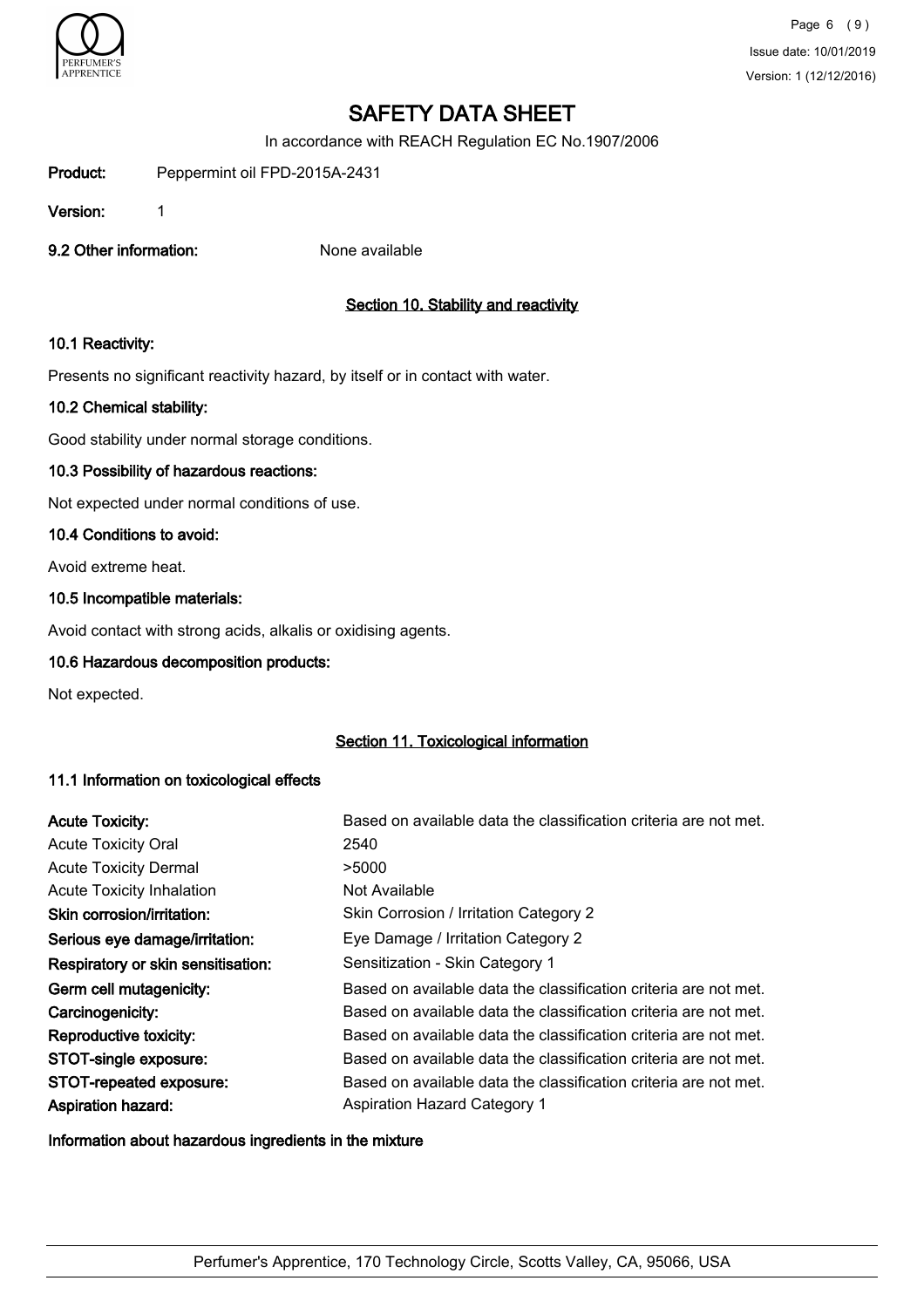

In accordance with REACH Regulation EC No.1907/2006

Product: Peppermint oil FPD-2015A-2431

### Version: 1

| Ingredient                                        | <b>CAS</b> | EC                | LD50/ATE Oral | LD50/ATE<br>Dermal | LC50/ATE<br>Inhalation | <b>LC50 Routel</b>       |
|---------------------------------------------------|------------|-------------------|---------------|--------------------|------------------------|--------------------------|
| $[4,5,6,7$ -Tetrahydro-3,6-<br>dimethylbenzofuran | 494-90-6   | $ 207 - 795 - 5 $ | 1500          | Not available      | Not available          | <b>Not</b><br>lavailable |
| Pulegone                                          | 89-82-7    | $ 201 - 943 - 2 $ | 470           | 3090               | Not available          | <b>Not</b><br>lavailable |

Refer to Sections 2 and 3 for additional information.

### Section 12. Ecological information

### 12.1 Toxicity:

Toxic to aquatic life with long lasting effects.

| 12.2 Persistence and degradability: | Not available |
|-------------------------------------|---------------|
| 12.3 Bioaccumulative potential:     | Not available |
|                                     |               |

12.4 Mobility in soil: Not available

### 12.5 Results of PBT and vPvB assessment:

This substance does not meet the PBT/vPvB criteria of REACH, annex XIII.

12.6 Other adverse effects: Not available

#### Section 13. Disposal considerations

#### 13.1 Waste treatment methods:

Dispose of in accordance with local regulations. Avoid disposing into drainage systems and into the environment. Empty containers should be taken to an approved waste handling site for recycling or disposal.

#### Section 14. Transport information

| 14.1 UN number:                    | UN3082                                                                            |
|------------------------------------|-----------------------------------------------------------------------------------|
| 14.2 UN Proper Shipping Name:      | ENVIRONMENTALLY HAZARDOUS SUBSTANCE, LIQUID, N.O.S. (I-<br>Limonene, beta-Pinene) |
| 14.3 Transport hazard class(es):   | 9                                                                                 |
| Sub Risk:                          |                                                                                   |
| 14.4. Packing Group:               | Ш                                                                                 |
| <b>14.5 Environmental hazards:</b> | This is an environmentally hazardous substance.                                   |
| 14.6 Special precautions for user: | None additional                                                                   |
|                                    | 14.7 Transport in bulk according to Annex II of MARPOL73/78 and the IBC Code:     |

Not applicable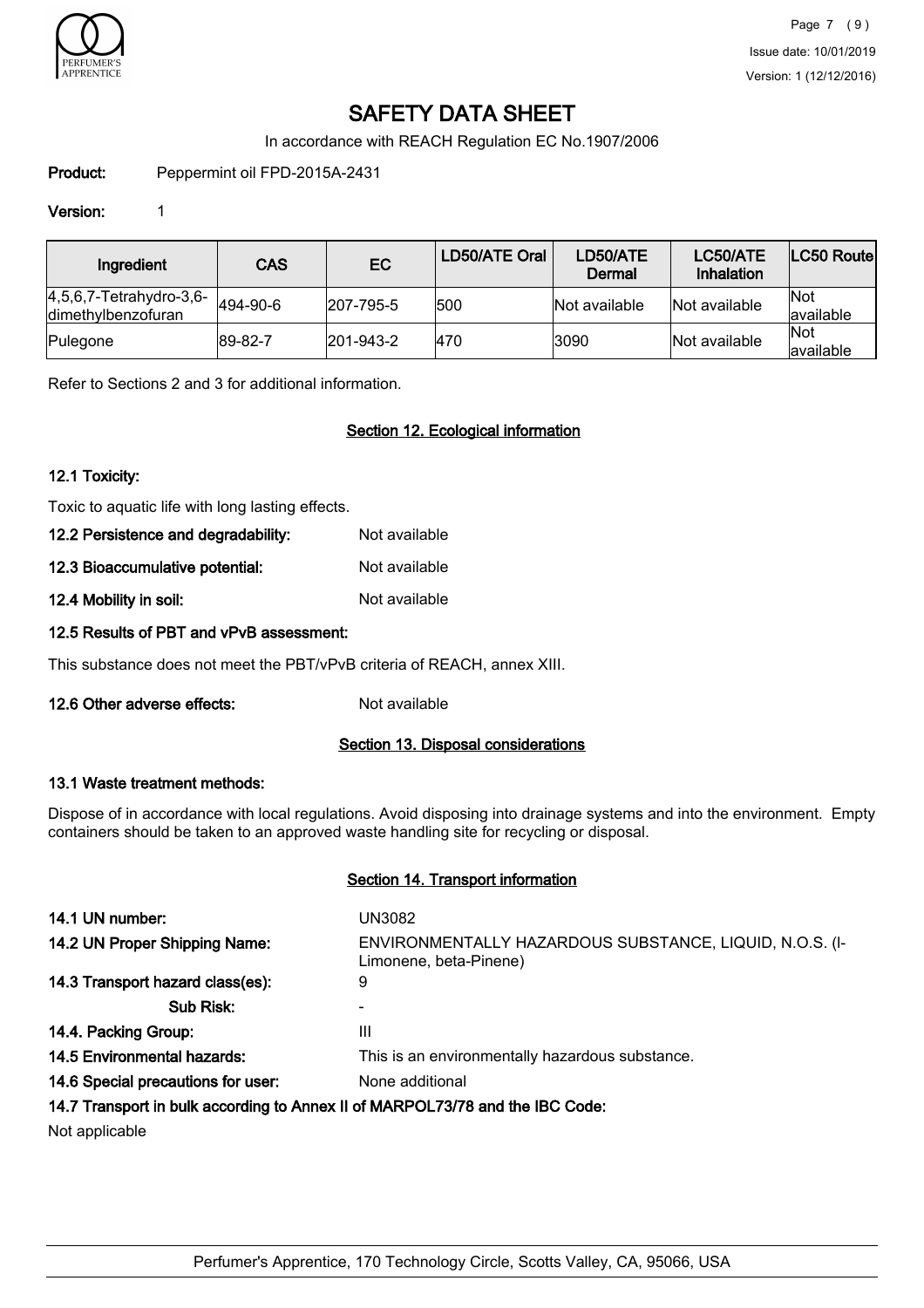

In accordance with REACH Regulation EC No.1907/2006

Product: Peppermint oil FPD-2015A-2431

Version: 1

### Section 15. Regulatory information

#### 15.1 Safety, health and environmental regulations/legislation specific for the substance or mixture

RIFM ID Number: 275-E2.12

### 15.2 Chemical Safety Assessment

A Chemical Safety Assessment has not been carried out for this product.

### Section 16. Other information

Concentration % Limits: EH C2=54.11% EH C3=5.41% SCI 2=19.88% EDI 2=20.12% SS 1=4.76% AH 1=100.00%

Total Fractional Values: EH C2=1.85 EH C3=18.48 SCI 2=5.03 EDI 2=4.97 SS 1=21.00 AH 1=1.00

#### Key to revisions:

Not applicable

#### Key to abbreviations:

| Abbreviation     | Meaning                                                                  |
|------------------|--------------------------------------------------------------------------|
| AH 1             | Aspiration Hazard Category 1                                             |
| ATI <sub>4</sub> | Acute Toxicity - Inhalation Category 4                                   |
| ATO 4            | Acute Toxicity - Oral Category 4                                         |
| EDI <sub>2</sub> | Eye Damage / Irritation Category 2                                       |
| EH A1            | Hazardous to the Aquatic Environment - Acute Hazard Category 1           |
| EH C1            | Hazardous to the Aquatic Environment - Long-term Hazard Category 1       |
| EH <sub>C2</sub> | Hazardous to the Aquatic Environment - Long-term Hazard Category 2       |
| FL <sub>3</sub>  | Flammable Liquid, Hazard Category 3                                      |
| FS <sub>2</sub>  | Flammable Solid, Hazard Category 2                                       |
| H226             | Flammable liquid and vapour.                                             |
| H <sub>228</sub> | Flammable solid.                                                         |
| H302             | Harmful if swallowed.                                                    |
| H304             | May be fatal if swallowed and enters airways.                            |
| H315             | Causes skin irritation.                                                  |
| H317             | May cause an allergic skin reaction.                                     |
| H319             | Causes serious eye irritation.                                           |
| H332             | Harmful if inhaled.                                                      |
| H400             | Very toxic to aquatic life.                                              |
| H410             | Very toxic to aquatic life with long lasting effects.                    |
| H411             | Toxic to aquatic life with long lasting effects.                         |
| P210             | Keep away from heat, sparks, open flames and hot surfaces. - No smoking. |
| P233             | Keep container tightly closed.                                           |
| P240             | Ground/bond container and receiving equipment.                           |
| <b>P241</b>      | Use explosion-proof electrical, ventilating and lighting equipment.      |